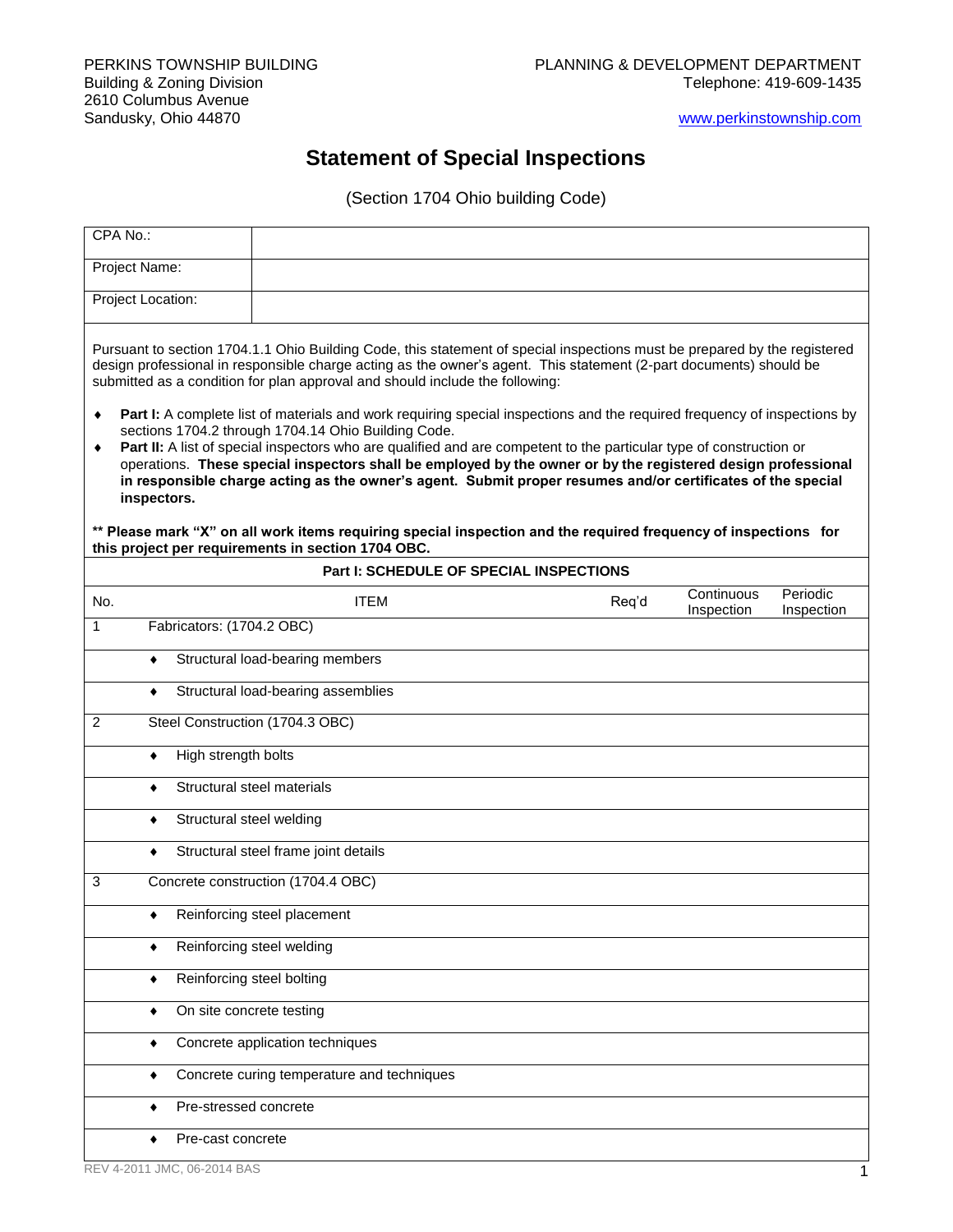#### [www.perkinstownship.com](http://www.perkinstownship.com/)

# **Statement of Special Inspections**

| $\overline{4}$  | Masonry Construction (1704.5 OBC)                             |
|-----------------|---------------------------------------------------------------|
|                 | Masonry mortar joints<br>$\blacklozenge$                      |
|                 | Reinforcement and connectors<br>٠                             |
|                 | Grouting<br>٠                                                 |
|                 | Pre-stressing tendons and anchorages<br>٠                     |
|                 | Cold weather protection<br>٠                                  |
| 5               | Wood Construction (1704.6 OBC)                                |
|                 | Prefabricated wood structural members<br>٠                    |
|                 | Wood structural panels<br>٠                                   |
|                 | Fasteners and connectors<br>٠                                 |
|                 | Framing details<br>٠                                          |
| 6               | Soils (1704.7 OBC)                                            |
|                 | Site preparation<br>٠                                         |
|                 | Compacted fill materials<br>٠                                 |
|                 | Soil load bearing requirements<br>٠                           |
| $\overline{7}$  | Pile Foundation (1704.8 OBC)                                  |
| 8               | Pier Foundation (1704.9 OBC)                                  |
| 9               | Sprayed Fire-Resistant Materials (1704.10 OBC)                |
|                 | Surface conditions<br>٠                                       |
|                 | Application<br>٠                                              |
|                 | Spray thickness<br>٠                                          |
|                 | Spray density                                                 |
|                 | Spray bonding strength<br>٠                                   |
| 10              | Mastic/Intumescent Fire-Resistant Coatings (1704.11)          |
| 11              | EFIS System (1704.12 OBC)                                     |
| $\overline{12}$ | Special Cases (1704.13 OBC)                                   |
|                 | Materials & systems not prescribed in code<br>$\blacklozenge$ |
|                 | Unusual design applications<br>٠                              |
|                 | Additional requirements by manufacturers<br>٠                 |
| 13              | Smoke Control System (1704.14 OBC)                            |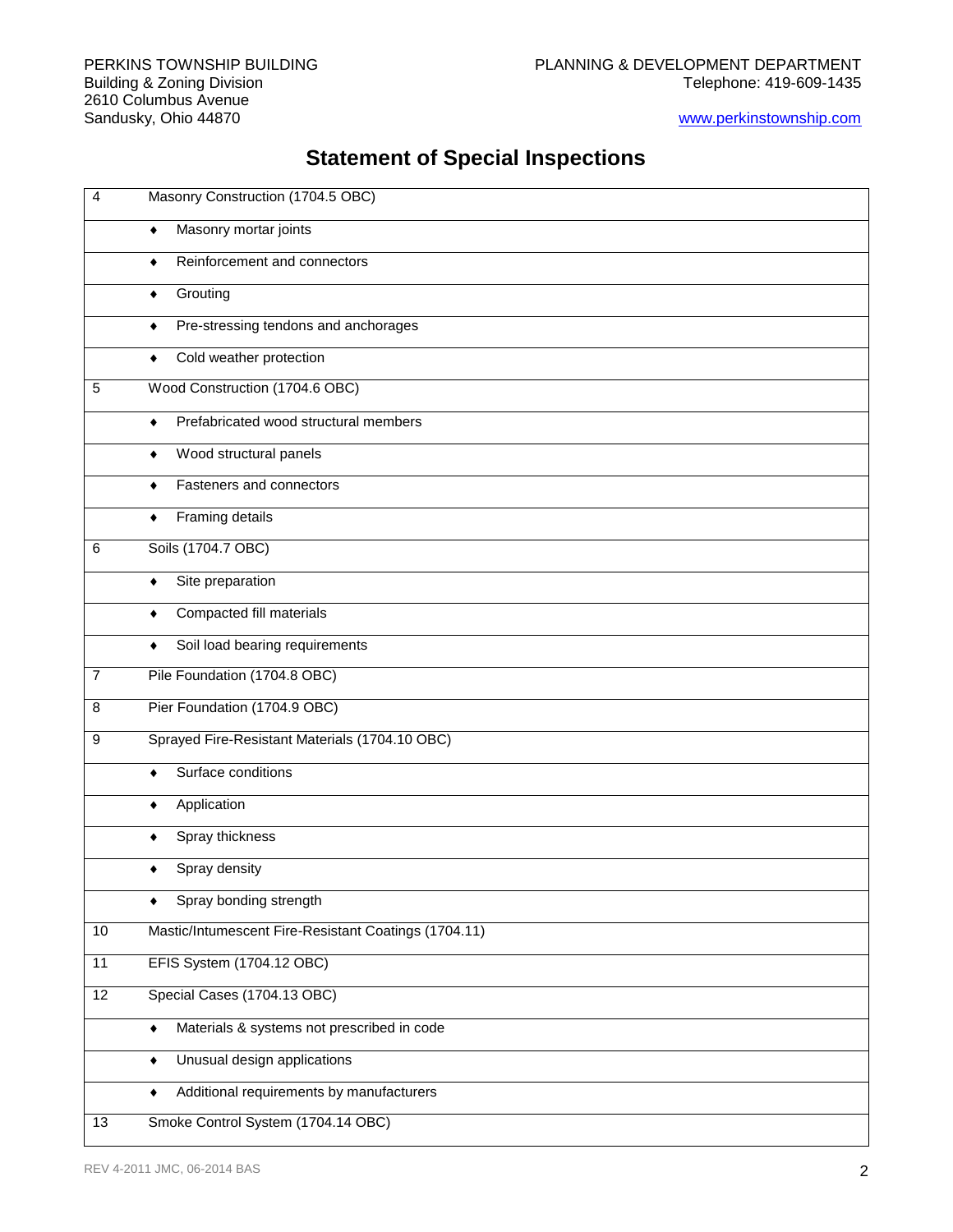[www.perkinstownship.com](http://www.perkinstownship.com/)

## **Statement of Special Inspections**

- ◆ Ductwork
	- ◆ Leakage testing
	- **+** Final system verification

**Submit the resume of special inspectors for all marked special inspection items in the part I table showing the qualification and/or special training per 1704.1 OBC.**

| PART II: LIST OF SPECIAL INSPECTORS |                                                                         |                           |                   |  |  |
|-------------------------------------|-------------------------------------------------------------------------|---------------------------|-------------------|--|--|
| No.                                 | <b>ITEM</b>                                                             | <b>Inspection Company</b> | Name of Inspector |  |  |
| $\overline{1}$                      | Fabricators:<br>$(1704.2$ OBC)                                          |                           |                   |  |  |
| $\overline{2}$                      | <b>Steel Construction</b><br>(1704.3 OBC)                               |                           |                   |  |  |
| $\overline{3}$                      | <b>Concrete Construction</b><br>(1704.4 OBC)                            |                           |                   |  |  |
| $\overline{4}$                      | <b>Masonry Construction</b><br>$(1704.5 \overline{O}BC)$                |                           |                   |  |  |
| $\overline{5}$                      | <b>Wood Construction</b><br>$(1704.6$ OBC)                              |                           |                   |  |  |
| $6\overline{6}$                     | Soils<br>(1704.7 OBC)                                                   |                           |                   |  |  |
| $\overline{7}$                      | Pile Foundation<br>(1704.8 OBC)                                         |                           |                   |  |  |
| $\overline{8}$                      | Pier Foundation<br>$(1704.9$ OBC)                                       |                           |                   |  |  |
| $\boldsymbol{9}$                    | <b>Sprayed Fire-Resistant Materials</b><br>$(1705.10$ OBC)              |                           |                   |  |  |
| 10                                  | Mastic & Intumescent Fire<br><b>Resistant Coatings</b><br>(1704.11 OBC) |                           |                   |  |  |